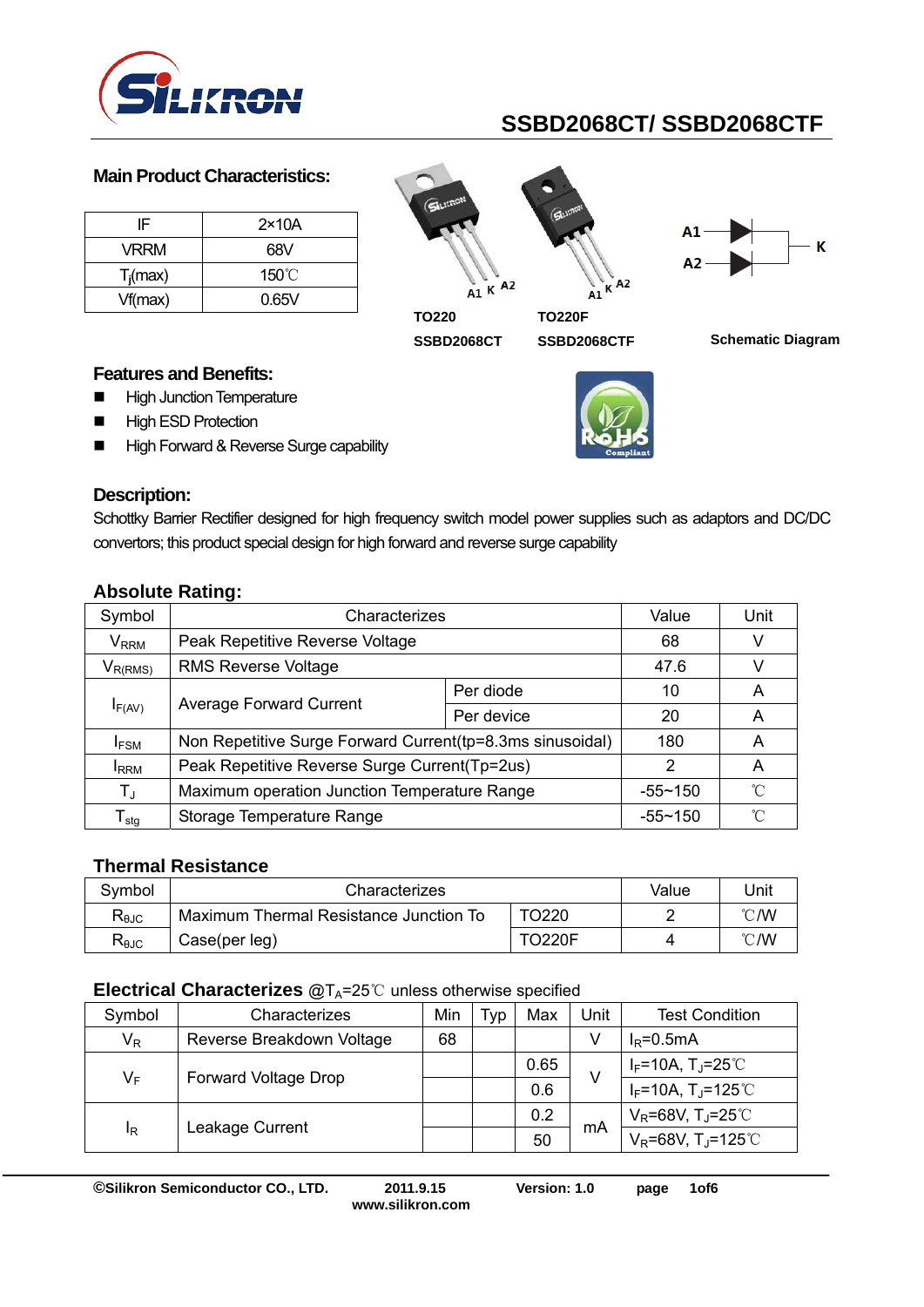

## **I-V Curves:**





**Figure 1**:**Typical Forward Characteristics Figure 2**:**Typical Capacitance Characteristics** 



**Figure 3**:**Typical Reverse Characteristics**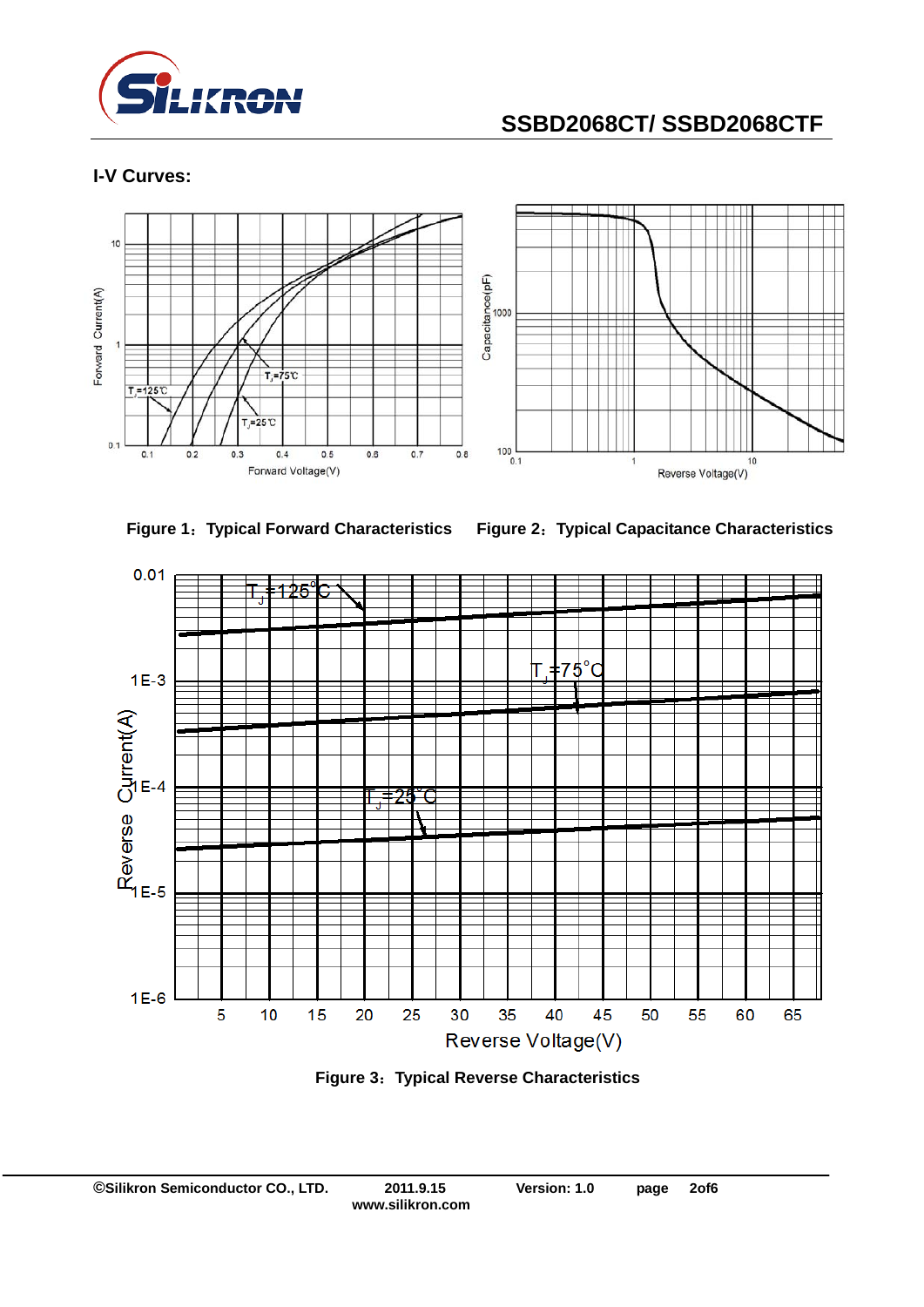

#### **Mechanical Data**: **TO220:**



**©Silikron Semiconductor CO., LTD. 2011.9.15 Version: 1.0 page 3of6** 

**www.silikron.com**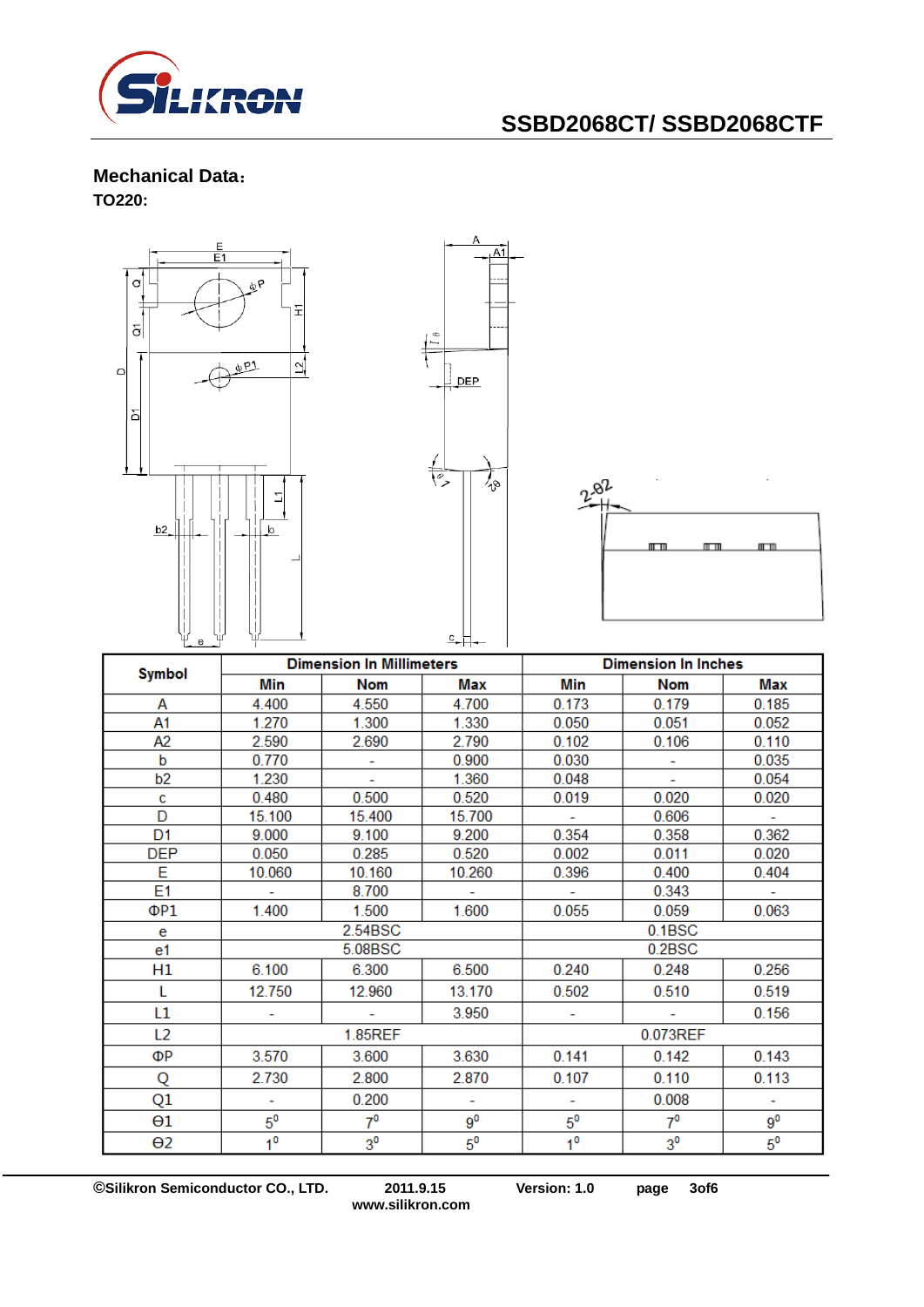

**TO220F**:



| <b>Dimension In Millimeters</b><br>Symbol |        |              | <b>Dimension In Inches</b> |       |              |             |  |
|-------------------------------------------|--------|--------------|----------------------------|-------|--------------|-------------|--|
|                                           | Min    | Nom          | Max                        | Min   | <b>Nom</b>   | Max         |  |
| E                                         | 9.960  | 10.160       | 10.360                     | 0.392 | 0.400        | 0.408       |  |
| А                                         | 4.500  | 4.700        | 4.900                      | 0.177 | 0.185        | 0.193       |  |
| A1                                        | 2.340  | 2.540        | 2.740                      | 0.092 | 0.100        | 0.108       |  |
| A2                                        | 0.950  | 1.050        | 1.150                      | 0.037 | 0.041        | 0.045       |  |
| A3                                        | 0.420  | 0.520        | 0.620                      | 0.017 | 0.020        | 0.024       |  |
| A4                                        | 2.650  | 2.750        | 2.850                      | 0.104 | 0.108        | 0.112       |  |
| с                                         | ÷      | 0.500        | ÷                          | ÷.    | 0.020        | ÷.          |  |
| D                                         | 15.670 | 15.870       | 16.070                     | 0.617 | 0.625        | 0.633       |  |
| Q                                         | 3.200  | 3.300        | 3.400                      | 0.126 | 0.130        | 0.134       |  |
| H1                                        | 6.480  | 6.680        | 6.880                      | 0.255 | 0.263        | 0.271       |  |
| е                                         |        | 2.54BSC      |                            |       | 0.10BSC      |             |  |
| ФР                                        |        | 3.183        |                            |       | 0.125        |             |  |
| L                                         | 12.780 | 12.980       | 13.180                     | 0.503 | 0.511        | 0.519       |  |
| D1                                        | 8.990  | 9.190        | 9.390                      | 0.354 | 0.362        | 0.370       |  |
| ΦP <sub>1</sub>                           | 1.400  | 1.500        | 1.600                      | 0.055 | 0.059        | 0.063       |  |
| ΦP2                                       |        | 3.450        |                            |       | 0.136        |             |  |
| $\Theta$ 1                                | 4°     | 5°           | $6^{\circ}$                | 4°    | $5^\circ$    | $6^{\circ}$ |  |
| $\Theta$ <sub>2</sub>                     |        | $45^{\circ}$ |                            |       | $45^{\circ}$ |             |  |
| <b>DEP</b>                                | 0.050  | 0.100        | 0.150                      | 0.002 | 0.004        | 0.006       |  |
| F <sub>1</sub>                            | 1.900  | 2.000        | 2.100                      | 0.075 | 0.079        | 0.083       |  |
| F2                                        | 8.980  | 9.180        | 9.380                      | 0.354 | 0.361        | 0.369       |  |
| F3                                        | 3.200  | 3.300        | 3.400                      | 0.126 | 0.130        | 0.134       |  |
| G2                                        | 6.900  | 7.000        | 7.100                      | 0.272 | 0.276        | 0.280       |  |
| b1                                        | 1.170  | 1.205        | 1.240                      | 0.046 | 0.047        | 0.049       |  |
| b2                                        | 0.770  | 0.810        | 0.850                      | 0.030 | 0.032        | 0.033       |  |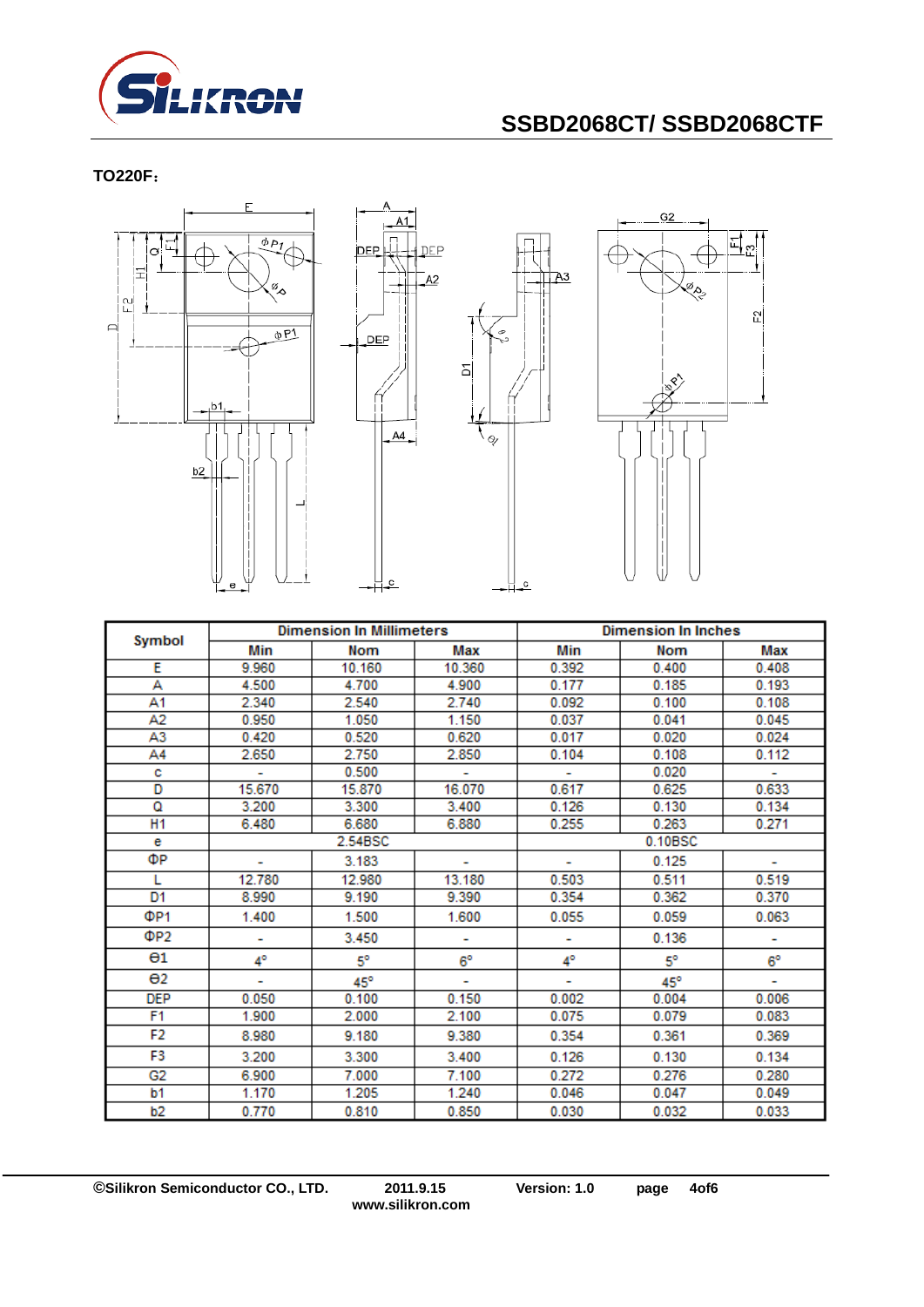

## **Ordering and Marking Information**

## **Device Marking: SSBD2068CT&SSBD2068CTF**

**Package (Available) TO-220&TO220F Operating Temperature Range C : -55 to 150 ºC** 

## **Devices per Unit**

| Packag<br>$\vert$ e Type | Units/<br>Tube | <b>│Tubes/Inne│Units/Inne</b><br><b>Box</b> | <b>Box</b> | <b>Inner</b><br><b>Boxes/Carton</b><br><b>Box</b> | <b>Units/Carto</b><br>n<br><b>Box</b> |
|--------------------------|----------------|---------------------------------------------|------------|---------------------------------------------------|---------------------------------------|
| <b>TO220</b>             | 50             | 20                                          | 1000       | 6                                                 | 6000                                  |
| <b>TO220F</b>            | 50             | 20                                          | 1000       | 6                                                 | 6000                                  |

## **Reliability Test Program**

| <b>Test Item</b>   | <b>Conditions</b>   | <b>Duration</b>   | <b>Sample Size</b>  |
|--------------------|---------------------|-------------------|---------------------|
| High               | Ti=125℃ to 175℃ @   | 168 hours         | 3 lots x 77 devices |
| <b>Temperature</b> | 80% of Max          | 500 hours         |                     |
| <b>Reverse</b>     | <b>VDSS/VCES/VR</b> | <b>1000 hours</b> |                     |
| Bias(HTRB)         |                     |                   |                     |